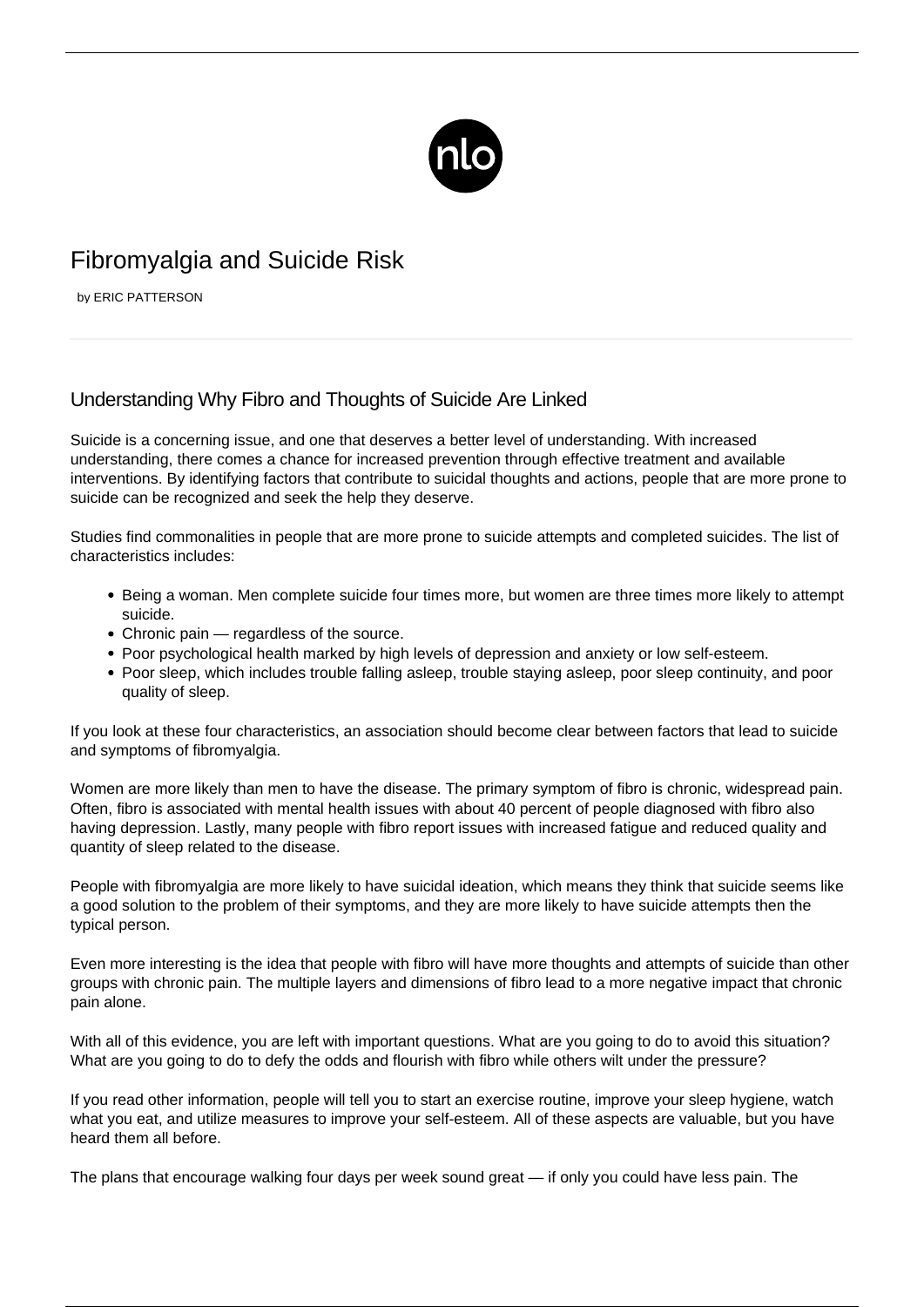inspiration to eat healthy meals makes a lot of sense — if only you had the energy to stand in front of the stove. Of course, you would like to get good sleep, everyone would, but that option seems like an impossibility at this point. Right now, everything seems out of reach.

## **Fight Fibro With Optimism**

If you find yourself in this situation, the problem is not pain, diet, exercise, energy or sleep separately. The problem is the cumulative effect that becomes bigger than any of the individual problems alone. The problem is pessimism. Pessimism can be described in many ways including:

- Seeing the glass as half-empty rather than half-full.
- Seeing life as a never-ending journey of disappointment.
- Focusing on how other people have things better or easy than you.
- An inability to find positive aspects about the people, places or things around you.

Next page: how to be realistic, patient and kind about your condition

#### **Fight Fibro With Optimism**

In many ways, pessimism is a logical response to fibro. Fibro is a chronic medical condition. It cannot be cured. It cannot be eliminated. It can only be treated with varying levels of response. When you look at your future with fibro, it looks bleak.

This is the problem. More so than the factors contributing, the overall life outlook will be your greatest enemy. This foe has been gathering momentum since your diagnosis.

What was once a small pebble of fibro has been adding mass and building speed over the weeks, months and years. Now, it is a powerful force that seems invincible. This is how fibro wins. It convinces you that it is too massive and frightening to be beaten, so you don't even attempt to face it.

This enemy must be challenged, though. Otherwise, the result is the suicidal ideation and attempts described earlier. To combat this foe, you must fight back with an approach that is focused on slowing the momentum, stopping the force, and beginning to build motion in your direction. Rather than small, specific tasks, this challenge requires broad changes. Want to fight your fibro? Here's how:

#### **Be Realistic**

Are you going to wake up one day pain-free? No. Are you going to get great sleep every night? No. Are you going to have zero mental health concerns? No.

Fibro will cause problems in your life. You can take measures to physically change these aspects, but a better use of your time is to change your perceptions and expectations of these. The negatives in your life do not cause distress. It is the disparity between expectations and reality that create distress. By being more realistic with your expectations, you will have less pessimism.

#### **Be Patient**

Some people choose to battle fibro with all-out effort to quickly undo the damaging effects of the disease. While this approach may work for some, you would do better to address this as a marathon, not a sprint.

By viewing the disease as something that will take a concerted effort over many years to combat you limit your frustrations by building patience. Your symptoms will not change immediately, but if you can work to build your [optimism](/tips-for-keeping-positive-despite-fibromyalgia/), you can reach your goal eventually.